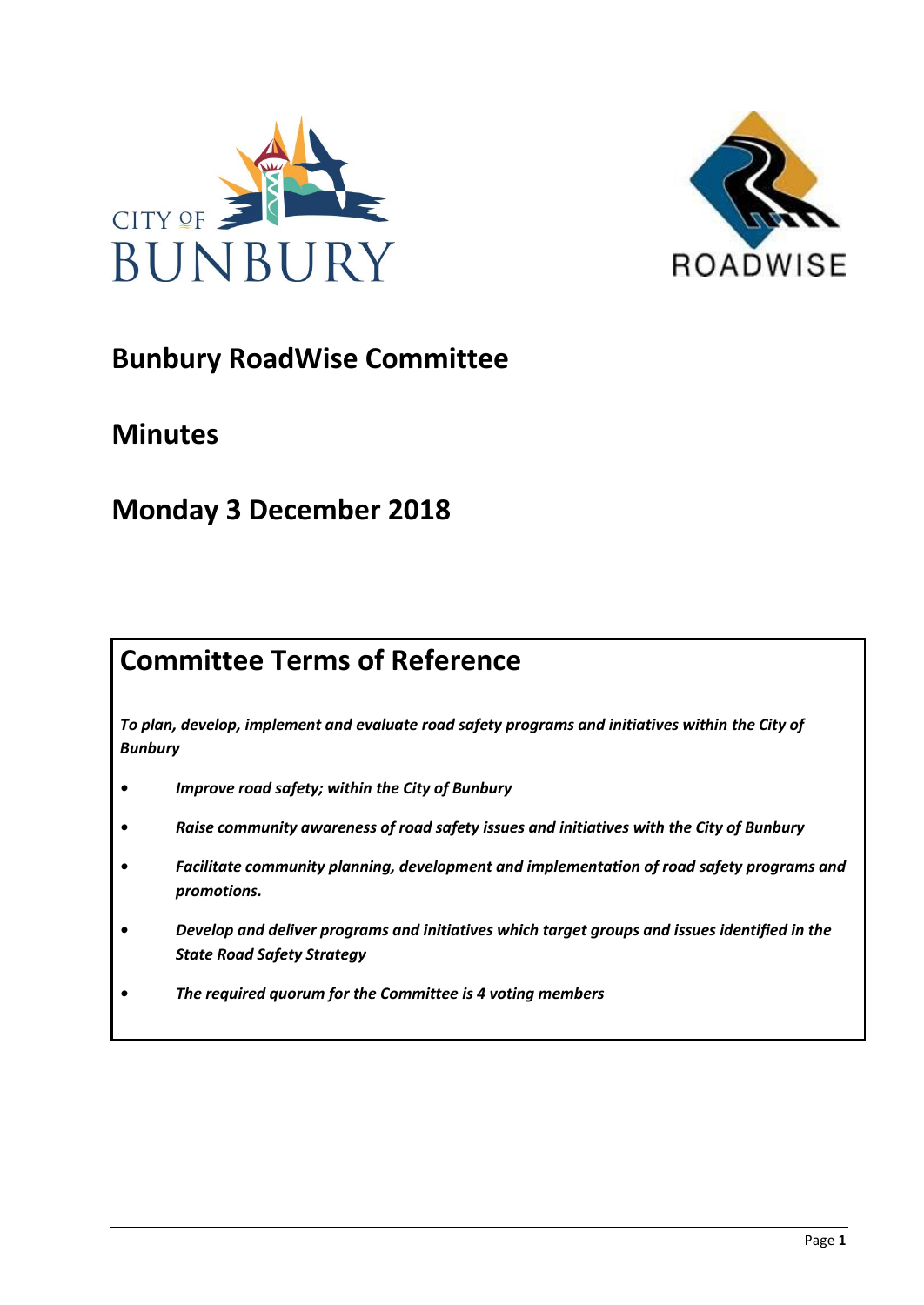## Table of Contents

| Item No          |      | Subject                                                                                    | Page No |
|------------------|------|--------------------------------------------------------------------------------------------|---------|
| 1.               |      |                                                                                            |         |
| 2.               |      |                                                                                            |         |
| 3.               |      |                                                                                            |         |
| 4.               |      |                                                                                            |         |
|                  | 4.1  |                                                                                            |         |
|                  | 4.2  |                                                                                            |         |
| 5.               |      |                                                                                            |         |
| 6.               |      |                                                                                            |         |
| $\overline{Z}$ . |      |                                                                                            |         |
| 8.               |      |                                                                                            |         |
|                  | 8.1  |                                                                                            |         |
|                  | 8.2  |                                                                                            |         |
|                  | 8.3  |                                                                                            |         |
| 9.               |      |                                                                                            |         |
| 10.              |      |                                                                                            |         |
|                  | 10.1 | Report from RoadWise Regional Road Safety Advisor (South West)Error! Bookmark not defined. |         |
|                  | 10.2 | Report of Local Traffic counts - City Of Bunbury Error! Bookmark not defined.              |         |
|                  |      |                                                                                            |         |
|                  | 12.1 |                                                                                            |         |
|                  | 12.2 |                                                                                            |         |
| 13.              |      |                                                                                            |         |
| 14.              |      |                                                                                            |         |
| 15.              |      |                                                                                            |         |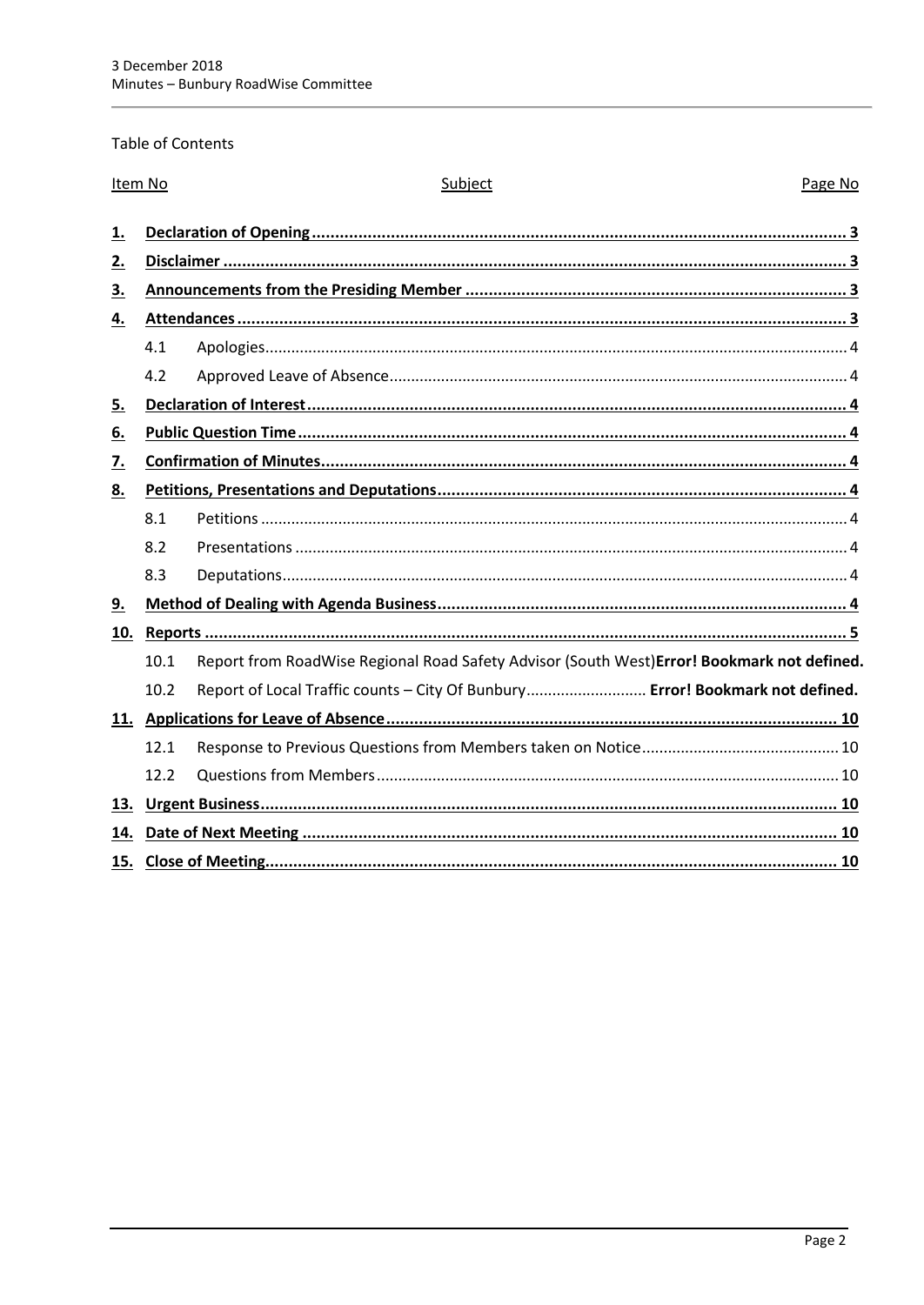# **Bunbury RoadWise Committee Minutes**

# **Monday 3 December 2018**

Members of the public to note that recommendations made by this committee are not final and will be subject to adoption (or otherwise) at a future meeting of the Bunbury City Council.

# <span id="page-2-0"></span>**1. Declaration of Opening**

The Presiding Member declared the meeting open at 10:10a.m.

# <span id="page-2-1"></span>**2. Disclaimer**

Not applicable to this committee.

# <span id="page-2-2"></span>**3. Announcements from the Presiding Member**

Nil.

# <span id="page-2-3"></span>**4. Attendances**

#### *Committee Members:*

| <b>Member Name</b> | Representing               |
|--------------------|----------------------------|
| Cr Karen Steele    | City of Bunbury Councillor |
| Lisa Gartrell      | <b>SDERA</b>               |
| Nicola Smith       | Road Safety Advisor        |
| Peter Westgate     | Department of Transport    |

#### *Ex-officio Members (non-voting):*

| Member Name     | Representing                   |
|-----------------|--------------------------------|
| Ligda Rodriguez | <b>Team Leader Engineering</b> |

#### *Support Staff:*

| Name                           | Title                         |
|--------------------------------|-------------------------------|
| Amanda Blunsdon (minute taker) | Engineering Technical Officer |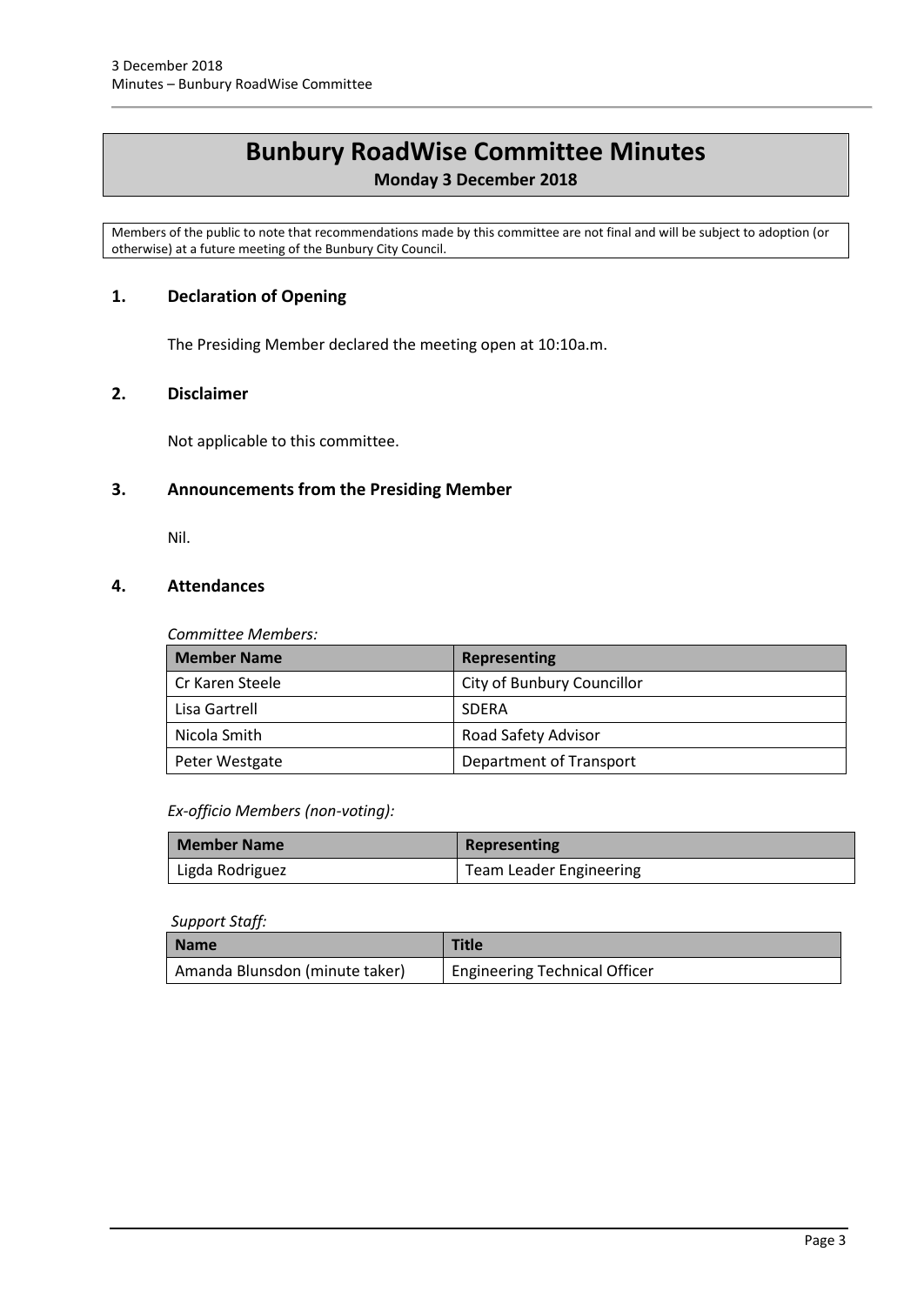## <span id="page-3-0"></span>**4.1 Apologies**

Jacob Azzopardi - RAC Brad Brooksby - Community Member Hayley Frontino - Main Roads WA Dianne Langford Fisher - St John Ambulance Andrew Wright - Department of Fire and Emergency Services Sgt Craig Clarke - Bunbury Police Nathan Locke - Community Member Shaun Millen – Manager Engineering Jodie Schroder Youth Driver Development Program

## <span id="page-3-1"></span>**4.2 Approved Leave of Absence**

Nil

# <span id="page-3-2"></span>**5. Declaration of Interest**

IMPORTANT: Committee members to complete a "Disclosure of Interest" form for each item on the agenda in which they wish to disclose a financial/proximity/impartiality interest. They should give the form to the Presiding Member before the meeting commences. After the meeting, the form is to be forwarded to the Administration Services Section for inclusion in the Corporate Financial Disclosures Register.

## <span id="page-3-3"></span>**6. Public Question Time**

Not applicable

#### <span id="page-3-4"></span>**7. Confirmation of Minutes**

Committee Decision: Moved Nicola Smith Seconded Cr Karen Steele

The minutes of the Bunbury RoadWise Committee Meeting held on 8 October2018, are confirmed as a true and accurate record.

CARRIED 4 Votes 'for' / Nil votes 'against'

#### <span id="page-3-6"></span><span id="page-3-5"></span>**8. Petitions, Presentations and Deputations**

**8.1 Petitions**

Nil

<span id="page-3-7"></span>**8.2 Presentations**

Nil

<span id="page-3-8"></span>**8.3 Deputations**

Nil

# <span id="page-3-9"></span>**9. Method of Dealing with Agenda Business**

Items were dealt with in the order they appear.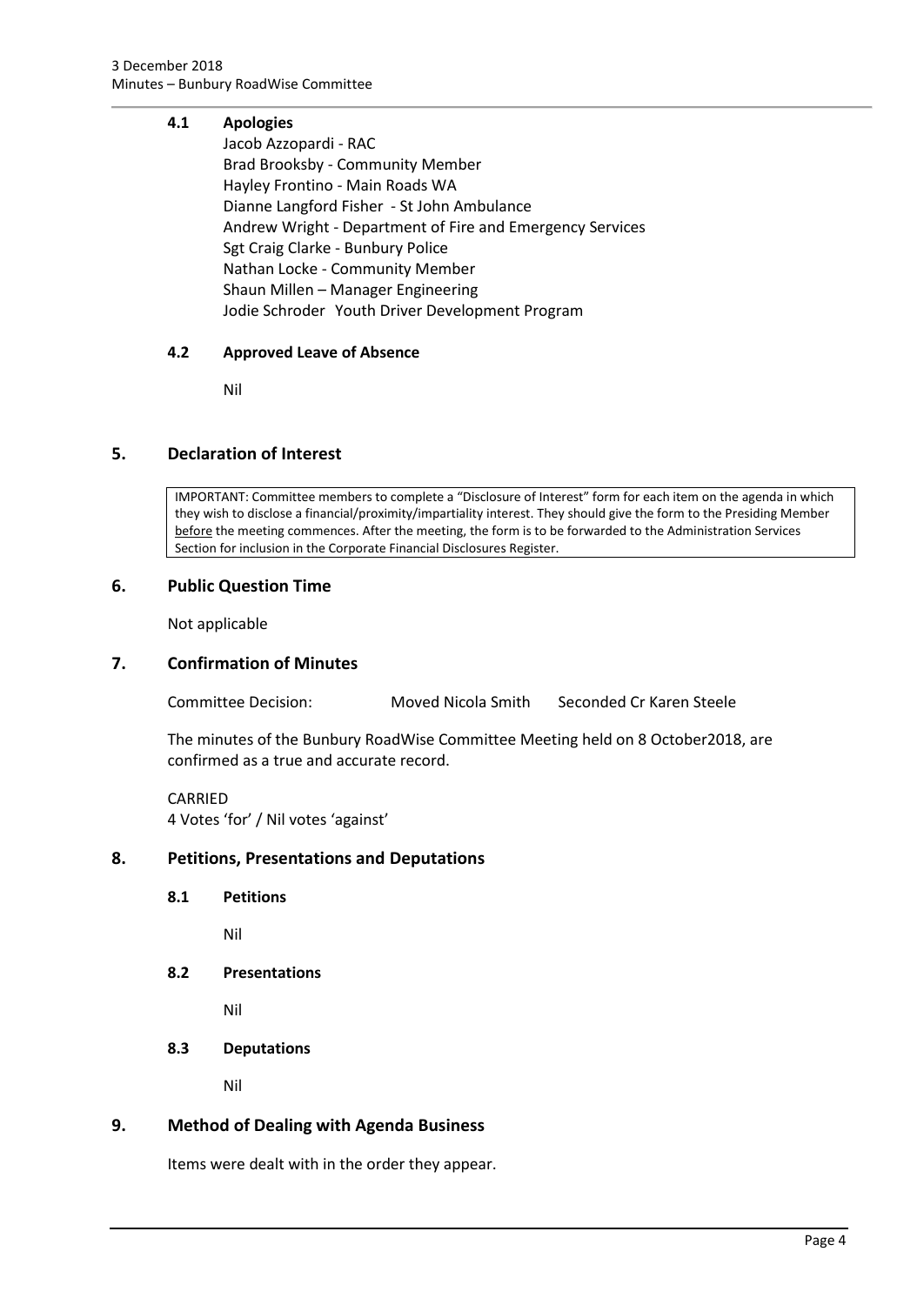## <span id="page-4-0"></span>**10. Reports**

#### **10.1 Report from RoadWise Regional Road Safety Advisor (South West)**

| <b>File Ref:</b>            | A04616                                                 |                                                                  |  |
|-----------------------------|--------------------------------------------------------|------------------------------------------------------------------|--|
| <b>Applicant/Proponent:</b> |                                                        | Nicola Smith, RoadWise Regional Road Safety Advisor (South West) |  |
| <b>Responsible Officer:</b> | Amanda Blunsdon, Acting Engineering Team Leader        |                                                                  |  |
| <b>Responsible Manager:</b> | Shaun Millen, Manager Engineering and Civil Operations |                                                                  |  |
| <b>Executive:</b>           | Gavin Harris, Director Works and Services              |                                                                  |  |
| <b>Authority/Discretion</b> | Advocacy                                               | Review                                                           |  |
|                             | Executive/Strategic                                    | Quasi-Judicial                                                   |  |
|                             | Legislative                                            | $\boxtimes$<br><b>Information Purposes</b>                       |  |
| <b>Attachments:</b>         |                                                        | BRWC1 RoadWise Advisor Report SW Region November - December      |  |
|                             | 2018                                                   |                                                                  |  |

#### **Summary**

The RoadWise Regional Road Safety Advisor submits a monthly WALGA RoadWise report for the southwest as advice to the Bunbury RoadWise Committee.

#### **Executive Recommendation**

Bunbury RoadWise Committee notes the WALGA RoadWise report.

#### **Strategic Relevance**

| Theme 1       | Our Community and culture.                                             |
|---------------|------------------------------------------------------------------------|
| Goal          | A safe, healthy and cohesive community, with a rich cultural life, and |
|               | supportive social environment.                                         |
| Objective 1.1 | A community where people are safe and feel safe.                       |

#### **Background**

The WALGA RoadWise Southwest Region Report is provided as a summary of activities and campaign initiatives underway and ongoing across the southwest of the state. Additionally it reinforces the "Towards Zero" message and provides up to date statistics on fatalities across the state.

#### **Council Policy Compliance**

Nil

#### **Legislative Compliance**

Nil

#### **Officer Comments**

The Roadwise Report for November and December 2018 covered the following topics:

Road Trauma Australia 2017 Statistical Summary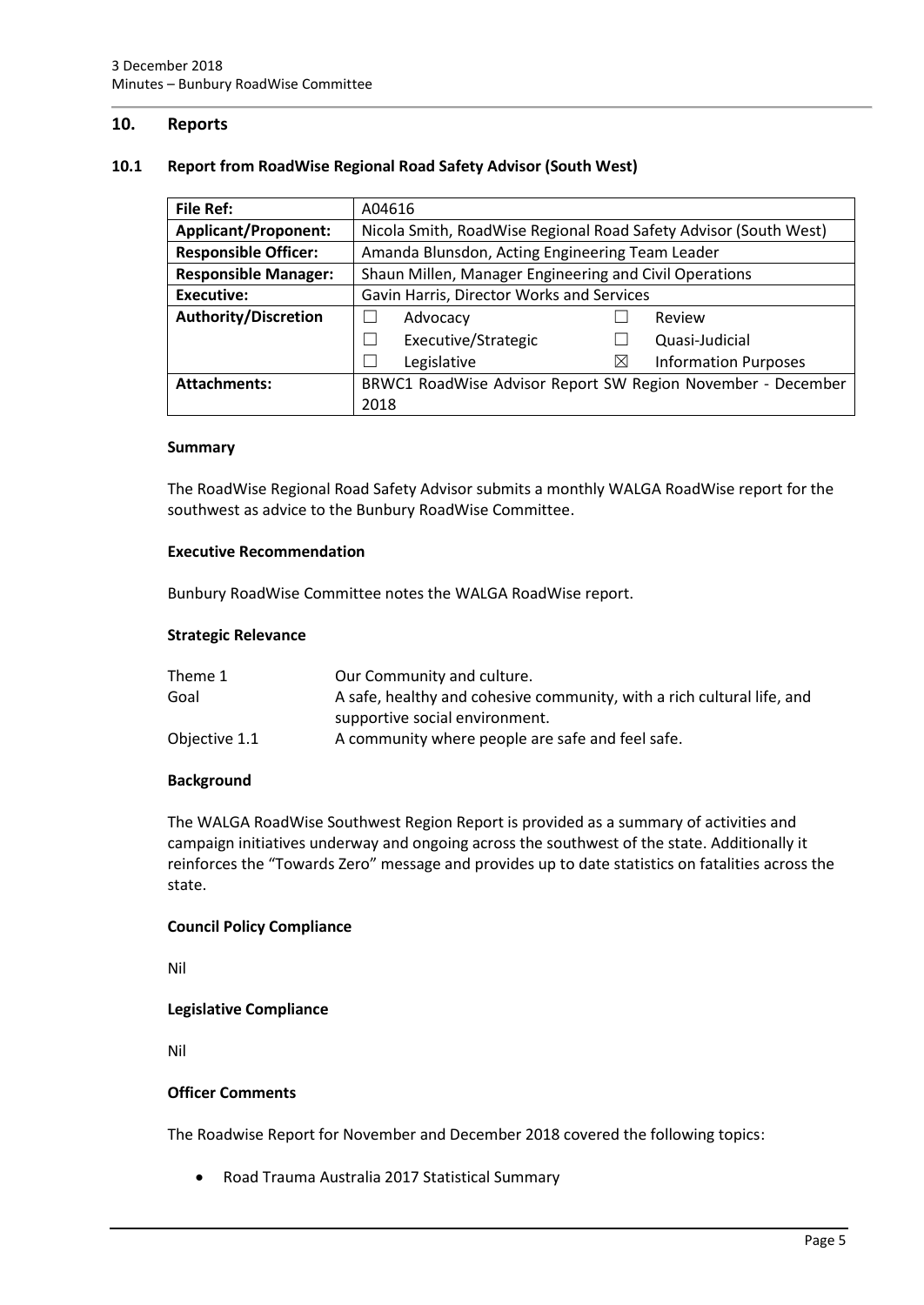- Road Ribbon for Road Safety;
- South West Regional Youth Driver Education (RYDE); and
- August Save Our Country Kids Week.

The Bureau of Infrastructure, Transport and Regional Economics (BITRE) released the "Road Trauma Australia 2017 Statistical Summary" in August 2018. Nationally there were 1,226 deaths in 2017, down 5.2% compared to 2016. Between 2008 and 2016 deaths from crashes involving a younger operator (driver or motorcycle rider – aged 17 to 25) decreased by 29.7%. Over the same period, deaths from crashes involving an older operator (aged 65 or over) increased by 10.8%. Analysis of hospitalised injuries by age group shows a similar pattern to fatalities: the greatest increases over the 3 years to 2015 were for persons aged 65 years and over.

WALGA's RoadWise is calling on Local Governments and the community to join us in supporting the Road Ribbon for Road Safety® campaign to shift the thinking on road deaths and serious injuries by making road safety the hero. Sunday, 18 November marks the first day of the Road Ribbon for Road Safety® campaign, coinciding with World Day of Remembrance for Road Traffic Victims. This community-based campaign provides an opportunity for everyone to directly contribute to road safety and work towards achieving zero deaths and serious injuries on our roads.

The SW Youth Driver Development Program (YDDP) recently launched a shopfront for the Regional Youth Driver Education (RYDE) program at the City of Bunbury Library. RYDE is an award winning program developed by the Town of Bassendean Youth Services and has been set up in a number of other Local Governments including City of Mandurah and City of Cockburn. The RYDE program provides young people with barriers the opportunity to complete their 50 hours of supervised driving experience with a volunteer driving mentors in a RYDE vehicle. YDDP has partnered with the City of Bunbury via the RoadWise Committee and Library which will be the meeting place for driving sessions.

In October the Augusta Community Resource Centre held a Save Our Country Kids week based on the recent Regional Safety Award winning concept initiated by the Narembeen Community Resource Centre. The event engaged with a wide range of the community over the week including primary school students, high school students and parents. The event was supported by the WA Police, Fire Brigade and St John Ambulance along with the CWA and Chamber of Commerce. Awareness about fatigue while driving was raised with the support of the local BP Service Station that offered free coffee in Keep Coffee Cups sponsored by Bendigo Bank. The event finished with a sausage sizzle and bike ride to promote wearing helmets and bike safety tips.

#### **Analysis of Financial and Budget Implications**

The monthly WALGA RoadWise report is externally funded at no cost to the City.

#### **Community Consultation**

The monthly WALGA RoadWise report is located on the WALGA website.

#### **Councillor/Officer Consultation**

Councillor/Officer Consultation not required.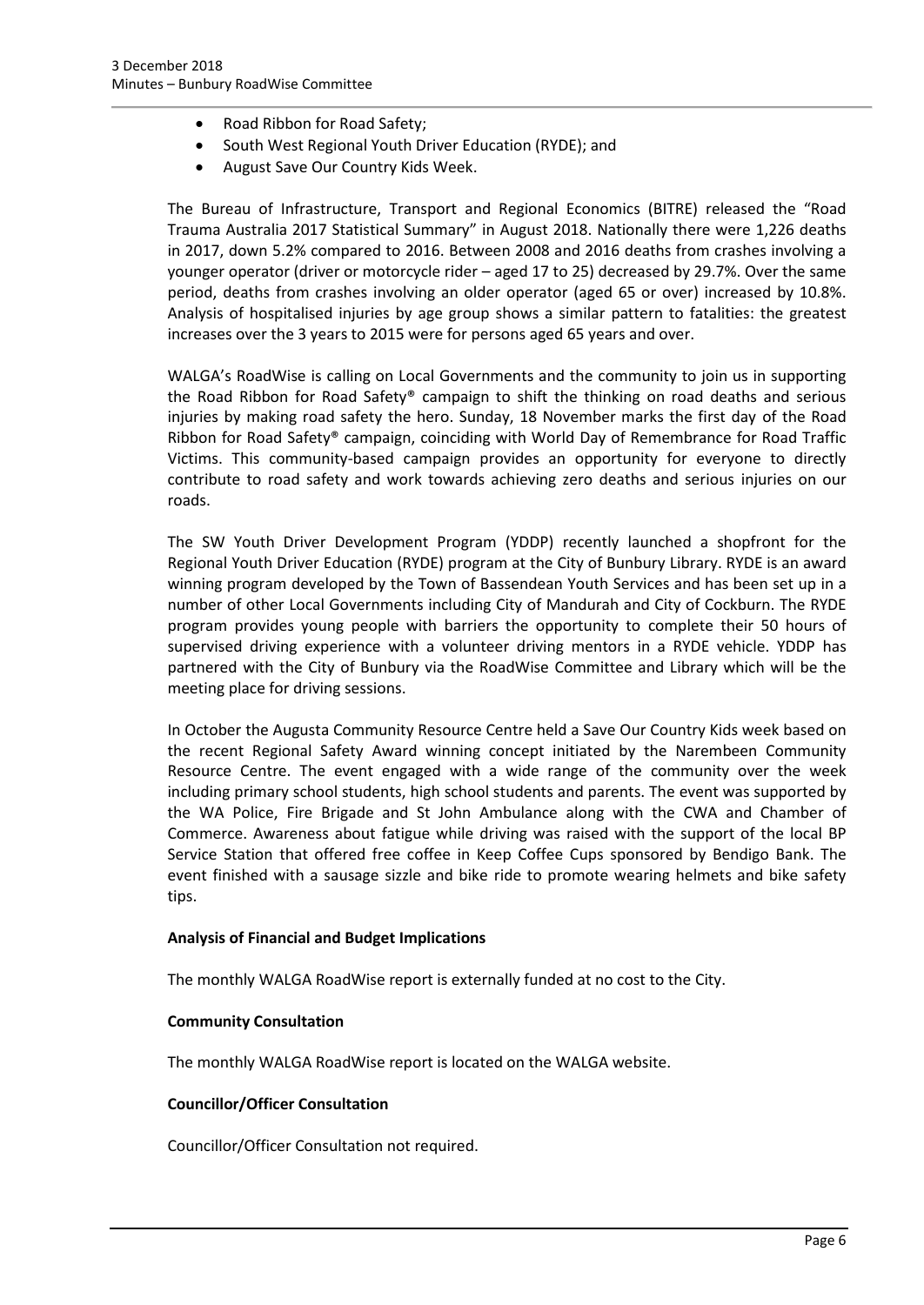## **Outcome of Bunbury RoadWise Committee Meeting – 3 December 2018**

The Executive Recommendation (as printed) was moved by Cr Karen Steele and seconded by Nicola Smith. Cr Karen Steele put the motion to the vote and was adopted to become the Committee's decision on the matter.

# **Committee Decision**

*Bunbury RoadWise Committee notes the WALGA RoadWise South West Region Report.* 

#### Carried

4 Votes 'for' / Nil votes 'against'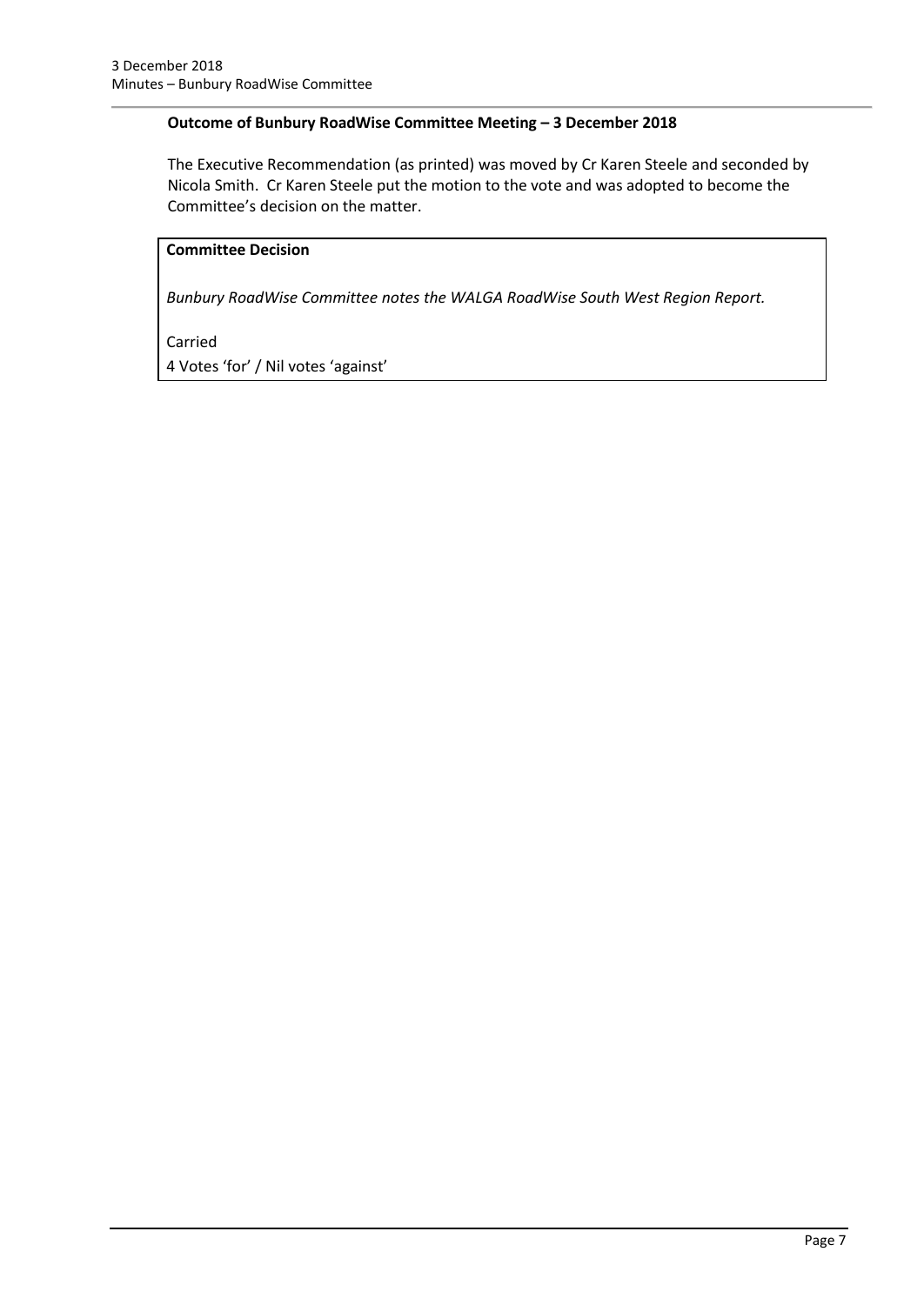#### **10.2 Report of Local Traffic counts – City Of Bunbury**

| <b>File Ref:</b>            | A04616                                                    |  |  |
|-----------------------------|-----------------------------------------------------------|--|--|
| <b>Applicant/Proponent:</b> | <b>Internal Report</b>                                    |  |  |
| <b>Responsible Officer:</b> | Amanda Blunsdon, Acting Engineering Team Leader           |  |  |
| <b>Responsible Manager:</b> | Shaun Millen, Manager of Engineering                      |  |  |
| Executive:                  | Gavin Harris, Director Works and Services                 |  |  |
| Authority/Discretion        | Advocacy<br>Review                                        |  |  |
|                             | Executive/Strategic<br>Quasi-Judicial                     |  |  |
|                             | Legislative<br>$\boxtimes$<br><b>Information Purposes</b> |  |  |
|                             |                                                           |  |  |
| <b>Attachments:</b>         | BRWC2 Traffic Counts - November 2018 - December 2018      |  |  |

#### **Summary**

A summary of recent traffic counts are attached for the committee's information.

#### **Executive Recommendation**

That Bunbury RoadWise Committee notes the report.

#### **Strategic Relevance**

| Theme 1       | Our Community and culture.                                             |
|---------------|------------------------------------------------------------------------|
| Goal          | A safe, healthy and cohesive community, with a rich cultural life, and |
|               | supportive social environment.                                         |
| Objective 1.1 | A community where people are safe and feel safe.                       |

#### **Background**

The City of Bunbury positions traffic counters at strategic locations across the city to allow the ongoing analysis of speed and traffic across its local road network.

#### **Council Policy Compliance**

Nil

#### **Legislative Compliance**

Nil

### **Officer Comments**

The traffic count data indicates the  $85<sup>th</sup>$  percentile speed and traffic volumes for the road network. Where excessive speeds are identified and there is no engineering solution available to reduce speeds the resultant information is forwarded to Police for enforcement. Counts that have an 85% speed greater than 9km over the speed limit, and where more than 30% of the vehicles are exceeding the speed limit, shall meet the criteria to be forwarded to Police. Refer to attached BRWC2 Traffic Counts – November 2018 – December 2018.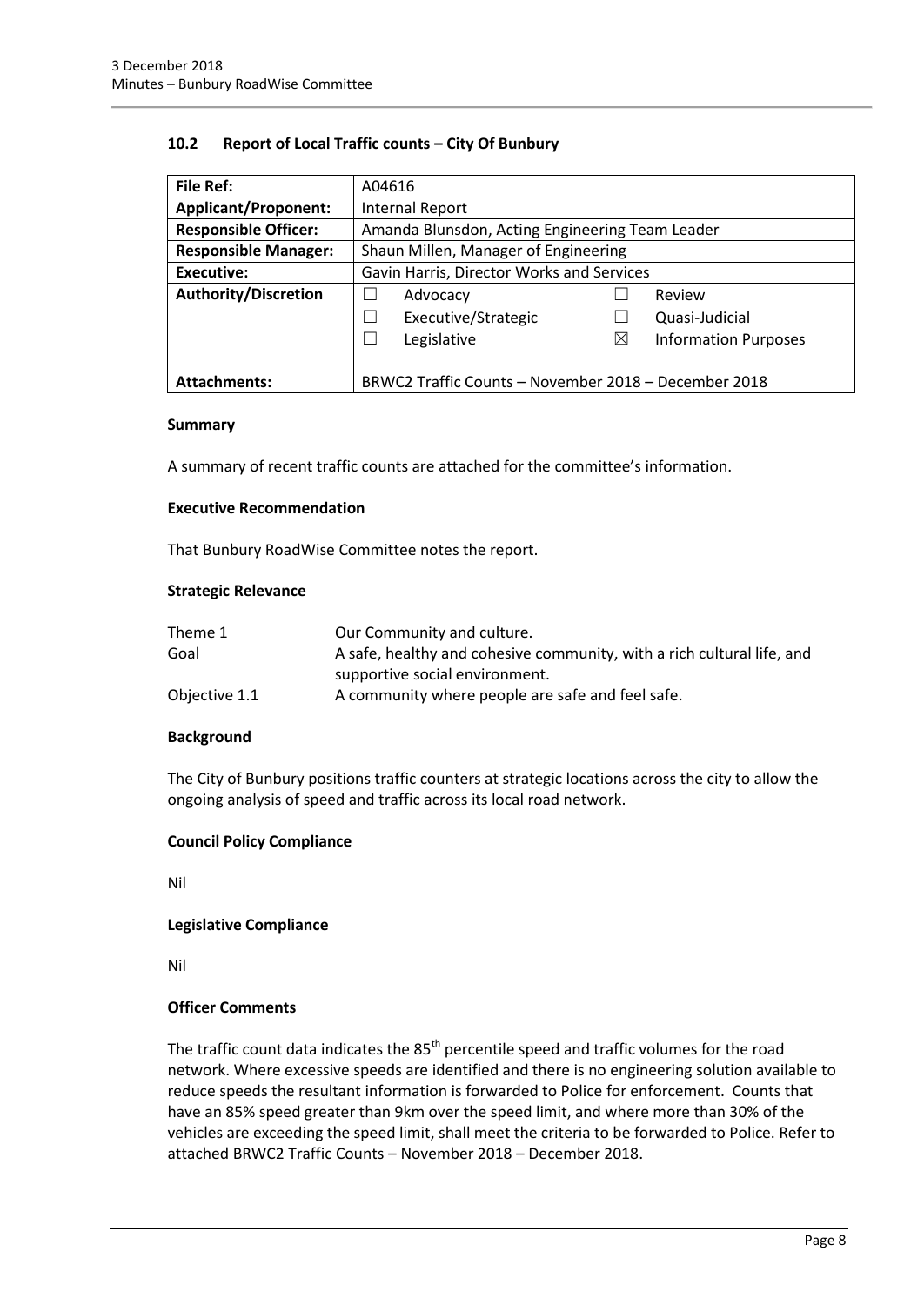## **Analysis of Financial and Budget Implications**

Nil

### **Community Consultation**

Nil

## **Councillor/Officer Consultation**

Nil

## **Outcome of Bunbury RoadWise Committee Meeting – 3 December 2018**

The Executive Recommendation (as printed) was moved by Nicola Smith and seconded by Cr Karen Steele. Cr Karen Steele put the motion to the vote and was adopted to become the Committee's decision on the matter.

# **Committee Decision**

*That Bunbury RoadWise Committee notes the report.*

Carried

4 Votes 'for' / Nil votes 'against'